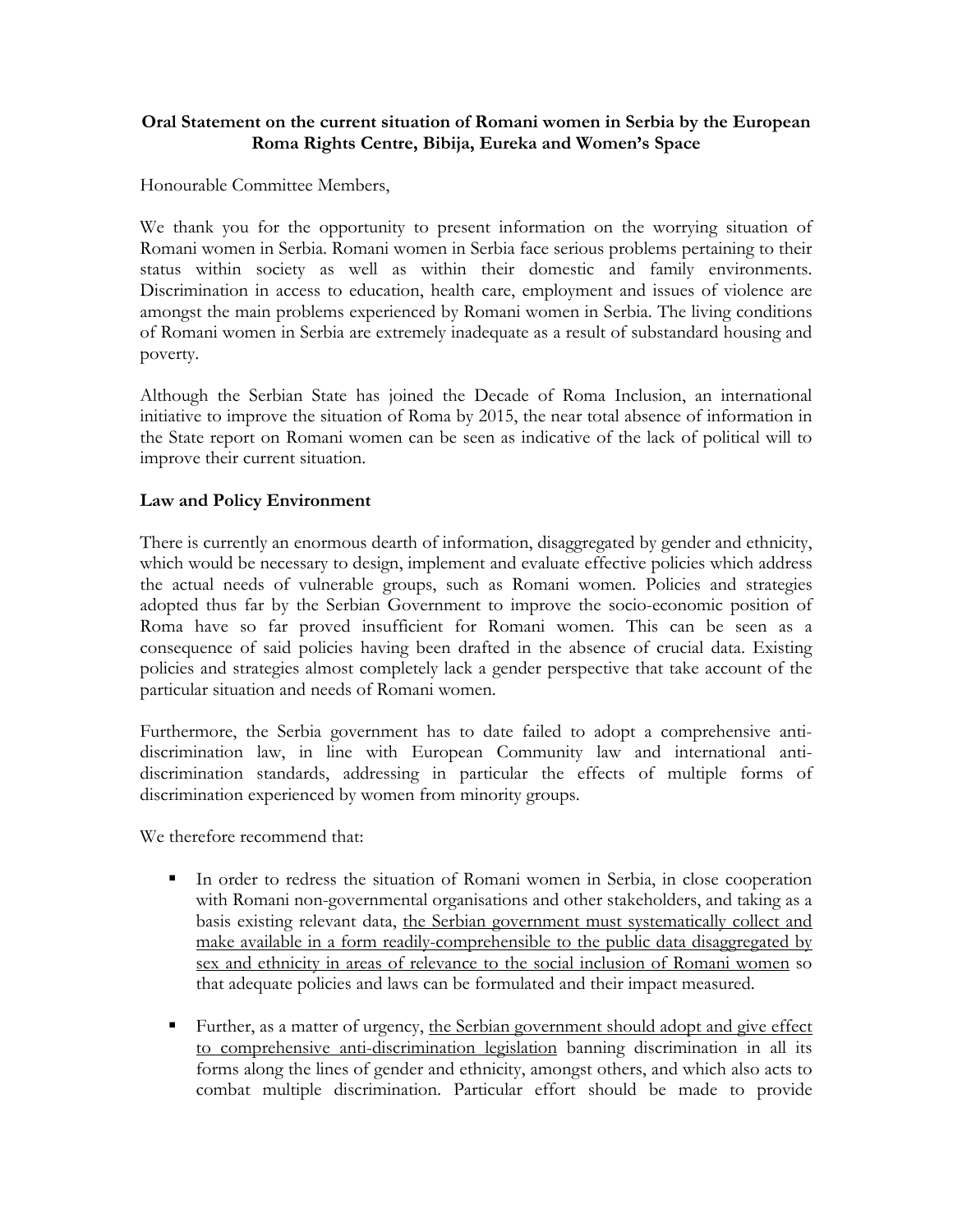mechanisms to ensure real and effective remedy in cases of discrimination against Romani women, including effective and dissuasive sanctions for perpetrators and adequate damages for victims.

 Ensure the meaningful participation of Romani women in relevant Roma-related and women-related decision making processes.

# **Violence Against Women**

Violence against Romani women in Serbia is systematic and widespread and takes place both outside and within the Romani community. Violence is exacerbated by a lack of mutual trust between Romani women and the police which results in an extremely low rate of incident reporting by victims and inaction by the police when the incident is reported. Romani women who do report cases of violence at times meet further abuse by the police and/or the batterer. 75% of our respondents that answered questions about violence during research stated that they had been victim to violence at some point in their lives in different areas and spheres of life. In only 10 of these cases did the Romani woman feel she could contact the authorities. Of these 10 women, 6 that the authorities had abandoned them to the perpetrators, and generally did not adequately help them.

The high rate of violence against Romani women is often linked to lack of housing alternatives, education and employment.

Outside the Romani community, violence against Romani women often takes the form of neo-Nazi attacks. Perpetrators of such attacks are rarely adequately punished, and Romani victims rarely receive adequate compensation.

Within the community, violence against women often takes the form of domestic violence. The most reported forms of domestic violence were physical and verbal abuse by family members. Romani women victims of domestic violence rarely seek medical help for their injuries out of shame as they are unwilling to reveal to the medical practitioner that the perpetrator of their injuries is a family member.

The Serbian government has failed to create an adequate environment in which female victims of violence can seek assistance or an effective support network through which victims can obtain help and report cases of violence.

Furthermore, the admission criteria for some state funded safe houses create a situation whereby women in need of safety and protection would be unable to enter. Entrance requirements, for example, include that the woman be employed, have completed secondary school education, and in some cases the receipt of social benefits eliminates the possibility of entrance to the safe house. Due to the dire socio-economic position of Romani women, members of this vulnerable group are disproportionately impacted by such criteria, which effectively result in the inability of Romani women experiencing violence to seek refuge in safe houses.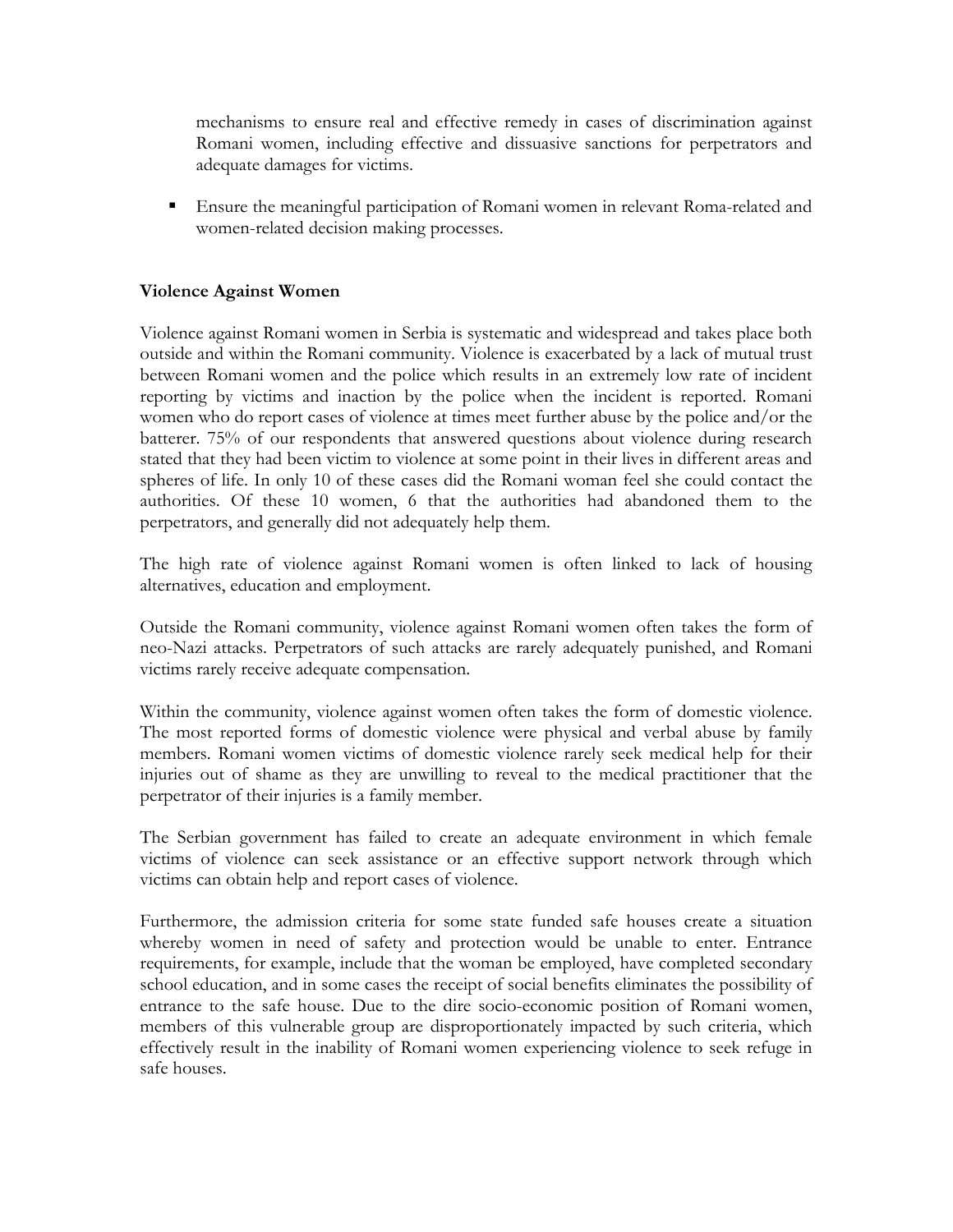Given the problems highlighted in this area, we recommend that:

- The Serbia government should encourage victims of violence, and especially Romani women, to seek assistance and bring complaints against the perpetrators of violence, such as through awareness raising about recourses and the use of mechanisms provided by specialised bodies, with assurances that confidentiality will not be compromised on account of bringing a claim.
- The Serbian government should ensure the implementation of effective procedural guidelines for assisting victims of domestic and other forms of violence, and train law enforcement officials and other relevant state actors to adequately and sensitively act in cases of violence against women.
- **Law enforcement officials and other state actors which assist victims of violence** should be provided with anti-racism and anti-discrimination training in order to effectively assist Romani women, and other women from disadvantaged groups, experiencing violence.
- Without delay, Serbian officials must review and amend admission criteria for safe houses as necessary so that victims of domestic violence from disadvantaged groups are able to access such.
- The Serbian government should widely publicise the outcomes of these measures as a step towards increasing trust in state officials and processes to encourage Romani women to report incidents of violence and seek assistance.

## **Access to Education**

Romani women face a number of barriers in accessing education as indicated by higher illiteracy rates among Romani women compared to Romani men and significantly higher compared to non-Romani men and women. Barriers to education commonly faced by Romani women are based on high rates of poverty and patriarchal traditions which result in lower expectations for Romani girls to complete education. Romani girls are burdened with family obligations from a very early age. Also, the tradition of virginity testing often results in the girl being withdraw from school by her family when she reaches puberty to limit her contact with her male school mates. Patriarchal traditions are also manifested in traditional gender roles and lower expectations for Romani girls which have a negative impact on their chances in life. Furthermore, these patriarchal traditions are used by the government to blame Roma for their own situation and as an excuse to not take action. These combined processes leave Romani girls in the desperate situation of not having adequate support from either their own communities or from the State.

These obstacles are further exacerbated by the common practise of Serbian education authorities placing Romani children in special schools for the mentally disabled. Romani children are often wrongly placed is such schools on the basis of inadequate categorising by medical commissions and the lack of economic opportunities that force Romani families to send their children to special schools which pose lower expenses to the family.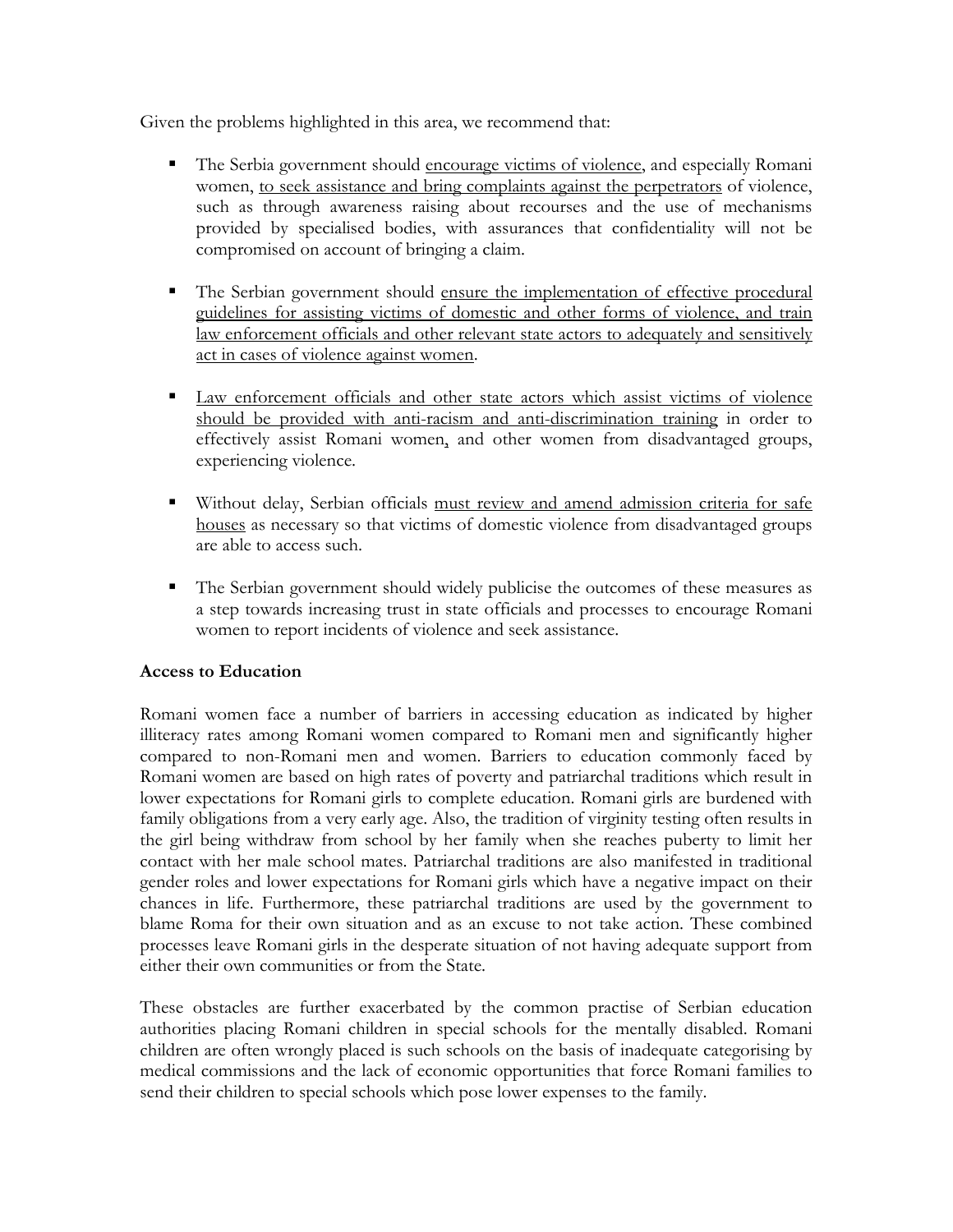In some regular schools, school authorities and teachers segregate Romani children along ethnic lines in Roma only classes. In other cases, they are forced to sit at the back of the classroom thereby physically separating them from the rest of the students.

Romani girls are often the target of inhuman and degrading treatment in the form of verbal and physical abuse based on gender and ethnicity by school authorities, teachers and their classmates. Romani girls are often ridiculed by their peers and teachers who make them feel that they do not belong in school and that the only place they belong is at home. These practices are rarely punished by teachers and other officials, even when reported by Romani parents.

Lack of personal identity and house registration documents needed in order to enrol in school are fundamental barriers for Romani children's access to education. Language barriers and lack of positive models are still prevalent among large sectors of the Romani community and result in a further barrier for Romani girls to access education.

In light of the above, we recommend that the Serbian government:

- Take measures to motivate Romani parents to enrol their children, and especially Romani girls, in school in order to overcome the negative effects of patriarchal traditions.
- **Support effective counselling services for youth in education institutions and** NGO's, which should also educate Roma on relevant legal provisions as a way to negate prevent child marriages and other traditional practices that negatively effect the access of Romani girls and youth to education.
- **Establish co-operation between parents, teachers and pupils to put and end to school** harassment and other forms of discrimination on the basis of ethnicity and/or gender (and any other grounds). Specific training and information for all pupils, parents and school workers/officials, on the basis of clear guidelines and disciplinary procedures should be provided, to eliminate such phenomenon.
- Scholarships should be made available, including subsidised fees, free transportation and required school materials for marginalised and poor families at all school levels, with special attention to the excluded and most vulnerable Romani families and ensure that at least half of scholarships target Romani girls and young women.

## **Access to Employment**

In Serbia, a large number of Romani women do not have access to a formal employment as a result of low educational attainment levels as well as direct and indirect discrimination on the part of employers.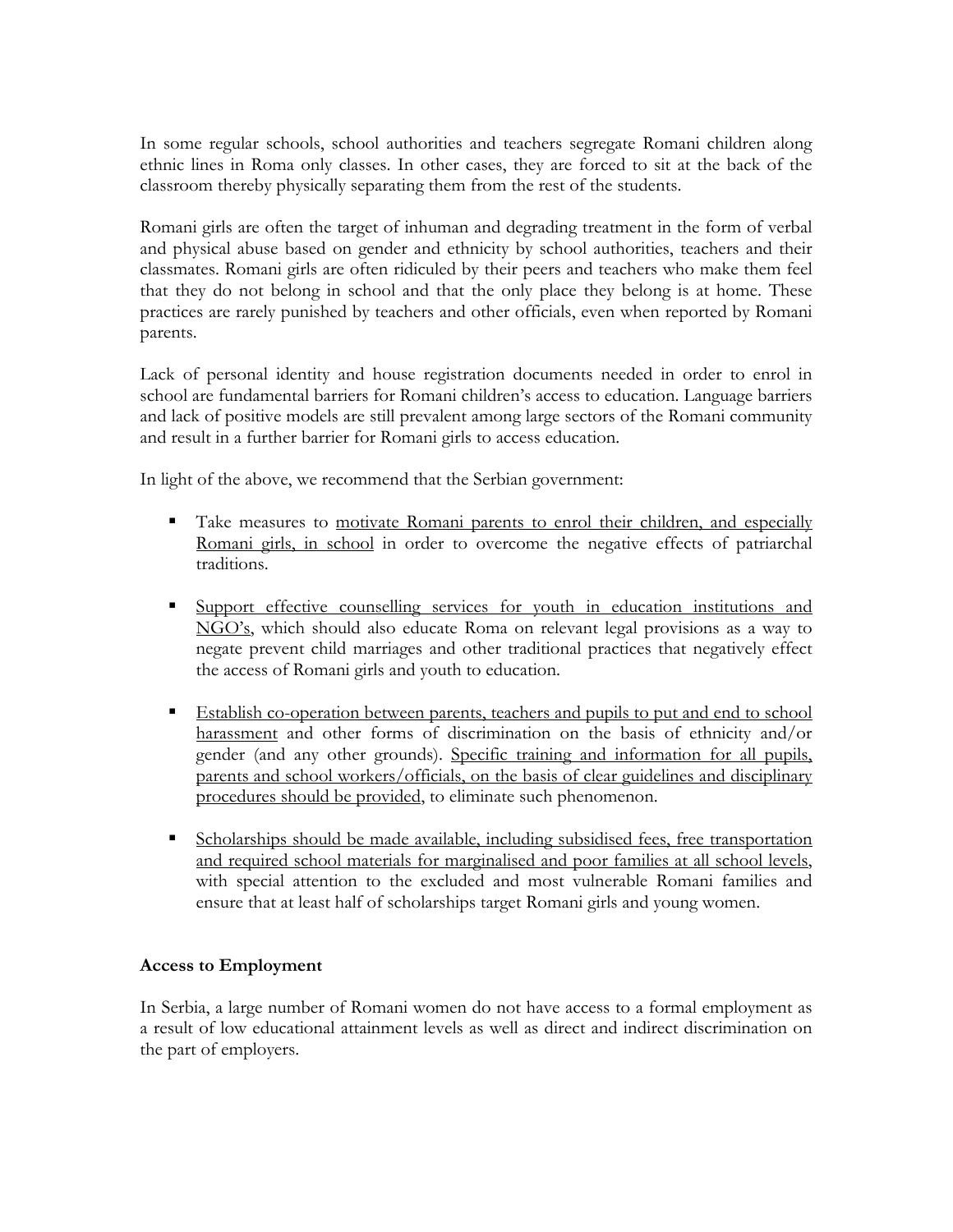The partners are aware of only 3 Romani women working in the public sphere in Serbia. All 3 of these women are employed in positions specifically related to Romani issues.

Many Romani women suffer from direct discrimination when seeking employment in both the public and the private sectors during the hiring process. During our research, cases were reported in which the grounds for not hiring the person were ethnically motivated. Employed Romani women also reported instances of discrimination at their workplaces on ethnic grounds such as job dismissals and expectation of working longer hours and under harsher conditions.

A large number of Romani women face severe employment security as they work in the grey economy and are, as such excluded from most social benefits.

We recommend that the Serbian government:

- Actively employ Romani women in the government administration.
- Condemn and punish responsible persons in cases of discrimination in access to employment. Victims of alleged discrimination should be encouraged to bring complaints with assurances that confidentiality will not be compromised on account of bringing a claim.
- **Support positive measures, such as offering incentives (including tax exemptions,** subsidised employment contracts, etc) to promote the hiring of Romani women.
- Make widely available free of charge vocational programmes for Romani women, and particularly elderly and illiterate Romani women, as well as women in similar situations from other minority groups, to improve work opportunities for these vulnerable groups.

## **Access to Health Care**

Romani women's health situation is significantly worse than that of the general population as a result of inadequate living conditions – such as substandard housing, extreme poverty and the disadvantaged position of Romani women within their domestic setting. Romani women face barriers accessing health care services as a result of lack of identity documents, health insurance or health card. Romani women refugees, IDP's and returnees are particularly affected by lack of identity documents.

Romani women face inhuman and degrading treatment by doctors and other hospital staff on the basis of ethnicity which in some cases results in denial of health care treatment. Discrimination in the area of health care is particularly evident in the areas of reproductive and maternal health and emergency care as these are the most commonly used and in many cases the only health care services used by Romani women.

We therefore recommend that the Serbian government: